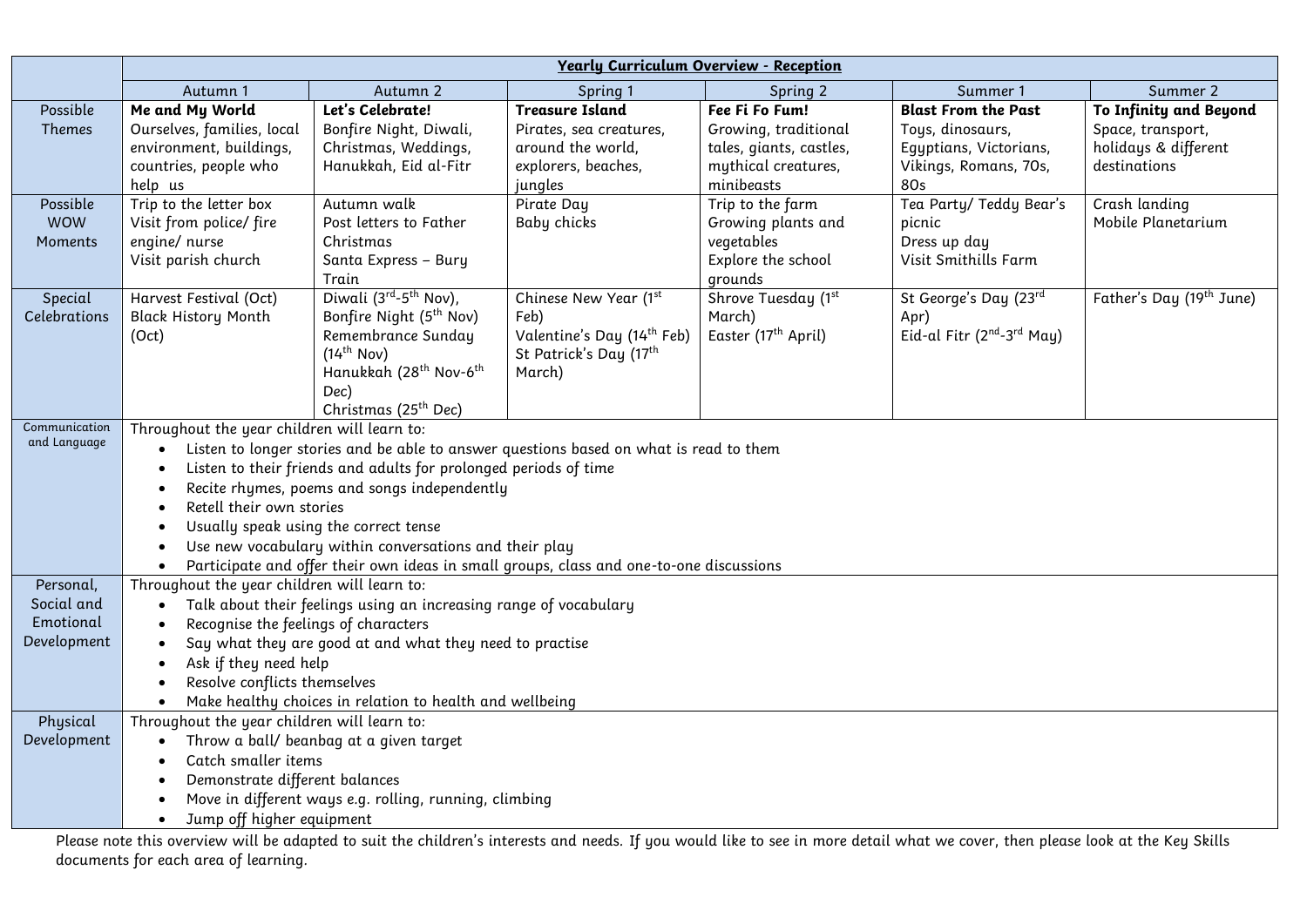|                                       | Use a knife and fork independently<br>$\bullet$                                                                                                                                                                              |                                                                                                                                                                                                                        |                                                                                                                                                                                                                                                                            |                                                                                                                                                                                         |                                                                                                                                                                                                                            |                                                                                                                                                                                                                            |  |  |
|---------------------------------------|------------------------------------------------------------------------------------------------------------------------------------------------------------------------------------------------------------------------------|------------------------------------------------------------------------------------------------------------------------------------------------------------------------------------------------------------------------|----------------------------------------------------------------------------------------------------------------------------------------------------------------------------------------------------------------------------------------------------------------------------|-----------------------------------------------------------------------------------------------------------------------------------------------------------------------------------------|----------------------------------------------------------------------------------------------------------------------------------------------------------------------------------------------------------------------------|----------------------------------------------------------------------------------------------------------------------------------------------------------------------------------------------------------------------------|--|--|
| Literacy:                             | Main texts:<br>Here We Are<br>Emergency!<br>Linked texts:<br>Happy in Our Skin<br>Amazing<br>Along Came a Different<br>The Family Book<br><b>Fantastically Great</b><br>Women Who Changed<br>the World<br>You Choose<br>Home | Main texts:<br>Mouse House<br>The Nativity<br>Linked texts:<br>Leaf Man<br>A Year in Percy's Park<br>Rama and Sita: The<br>Story of Diwali<br>Hassan and Aneesa<br>Celebrate Eid<br>Hanukkah The Festival of<br>Lights | Main texts:<br>Captain Yellowbelly The<br>Tale of a Terrible Pirate<br>The Lighthouse Keeper's<br>Lunch<br>Linked texts:<br>Somebody Swallowed<br>Stanley<br>The Fort<br>The Troll<br>The Three Billy Goats<br>Gruff<br>Popeye/ Captain<br>Pugwash (clip from the<br>past) | Main texts:<br>Jack and the Beanstalk<br>Oliver's Vegetables<br>Linked texts:<br>What Did the Tree See?<br>Shhhhh!<br>If I Had a Raptor<br>The Smartest Giant in<br>Town<br>Dragon Stew | Main texts:<br><b>Amazing Grace</b><br>Dinosaur Bones<br>Linked texts:<br>Old Bear<br>Magic Roundabout (clip<br>from the past)<br>Peepo<br>We're Sailing Down the<br>Nile<br>The Elves and the<br>Shoemaker<br>Dave's Cave | Main texts:<br>The Way Back Home<br>The Great Balloon<br>Hullabaloo<br>Linked texts:<br>Astro Girl<br>Toys in Space<br>Wacky Races (clip from<br>the past)<br>If I Built a Car<br>You Can't Take an<br>Elephant on the Bus |  |  |
| Phonics                               | We follow 'Read Write Inc' which is a systematic synthetic phonics scheme. Children are streamed and progress through the scheme at their own rate.                                                                          |                                                                                                                                                                                                                        |                                                                                                                                                                                                                                                                            |                                                                                                                                                                                         |                                                                                                                                                                                                                            |                                                                                                                                                                                                                            |  |  |
| Maths:<br><b>White Rose</b><br>Scheme | Getting to Know you<br>Just Like Me                                                                                                                                                                                          | It's $1,2,3!$<br>Light and Dark                                                                                                                                                                                        | Alive in 5!<br>Growing 6,7,8                                                                                                                                                                                                                                               | Building 9 & 10<br>Consolidation                                                                                                                                                        | To 20 and beyond<br>First, then, now                                                                                                                                                                                       | Find my pattern<br>On the move                                                                                                                                                                                             |  |  |
| RE:<br>Come and<br>See                | Myself<br>Judaism<br>Friends                                                                                                                                                                                                 | Friends<br>Buddhism<br>Birthdays                                                                                                                                                                                       | Celebrating<br>Gathering                                                                                                                                                                                                                                                   | Gathering<br>Growing                                                                                                                                                                    | Welcome<br>Good News                                                                                                                                                                                                       | Good News<br>God's Wonderful World                                                                                                                                                                                         |  |  |
| Life to the<br>Full (RSE)             | Created and Loved By<br>God                                                                                                                                                                                                  |                                                                                                                                                                                                                        |                                                                                                                                                                                                                                                                            |                                                                                                                                                                                         |                                                                                                                                                                                                                            |                                                                                                                                                                                                                            |  |  |
| Understanding<br>of the World         | Past events with family<br><b>Emergency situations</b><br>Historical figures: Mary<br>Seacole<br>Occupations: RNLI,<br>mountain rescue etc.<br>Local environment<br>Senses                                                   | Past events with family<br>Different religions &<br>celebrations<br>Seasons                                                                                                                                            | Maps<br>Countries<br>Historical figures: Anne<br>Bonny, Captain<br>Blackbeard<br>Floating and sinking<br>Recycling                                                                                                                                                         | Seasons<br>Life cycle of plants &<br>animals<br>Growing plants<br>Healthy lifestyles                                                                                                    | Freezing and melting<br>Toys from the past<br>Historical figures: Mary<br>Anning<br>Countries in the past                                                                                                                  | Historical figures: Neil<br>Armstrong<br>Materials<br>Gravity and magnetism                                                                                                                                                |  |  |
| <b>Expressive Arts</b><br>and Design  | Self-portraits (pastels)                                                                                                                                                                                                     | Clay Divas                                                                                                                                                                                                             | Underwater scene<br>(weaving)                                                                                                                                                                                                                                              | Van Gough Sunflowers<br>(painting)                                                                                                                                                      | Paper mache volcano/<br>pyramid/bones                                                                                                                                                                                      | Peter Thorpe Rocket<br>(painting)                                                                                                                                                                                          |  |  |

Please note this overview will be adapted to suit the children's interests and needs. If you would like to see in more detail what we cover, then please look at the Key Skills documents for each area of learning.